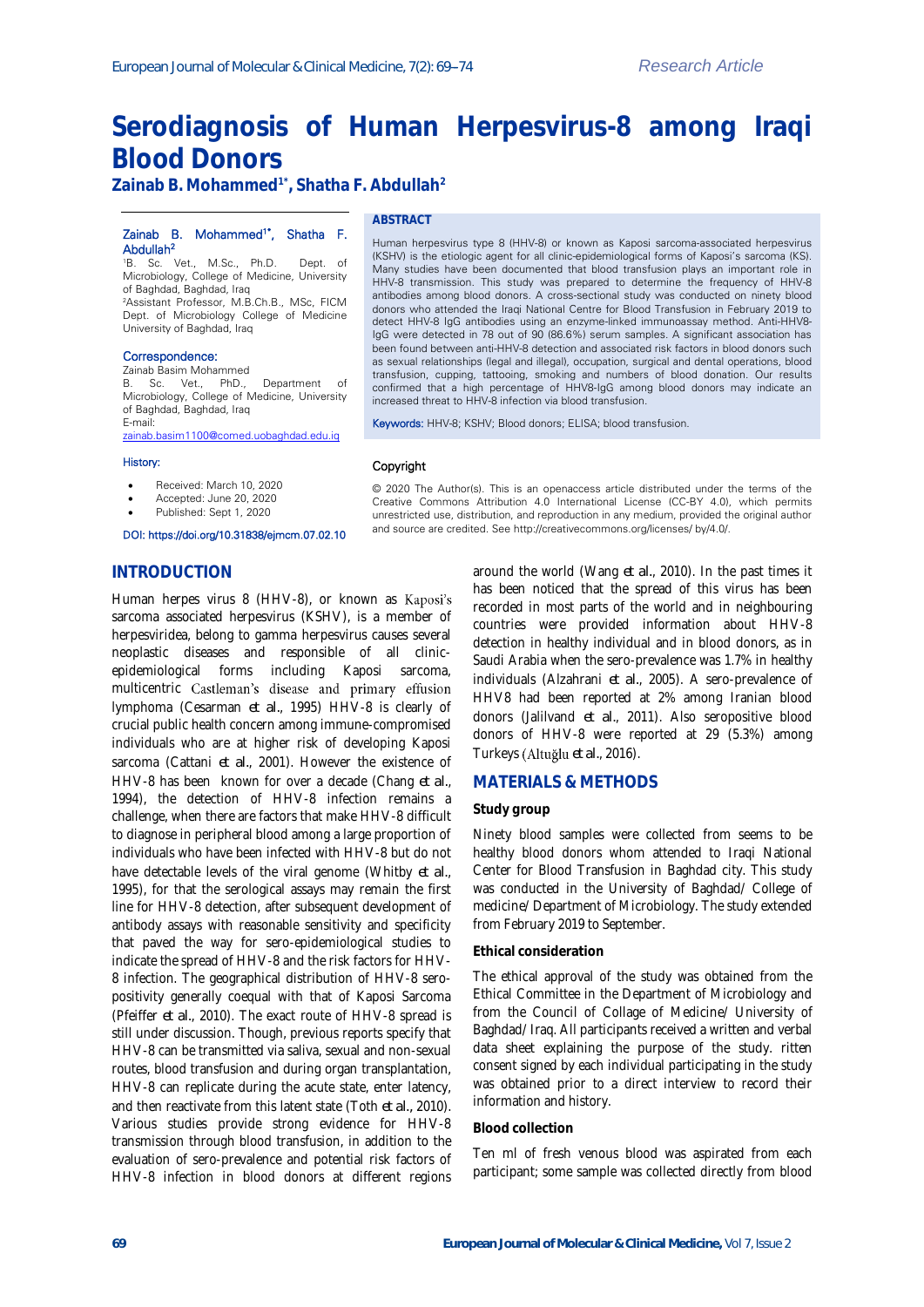pouch by using 10 ml vacuum tube. The blood was put into a 5 ml of EDTA tube. The blood left to clot and the serum immediately separated after blood centrifuging, then frozen at -20 which stored for later serological detection.

#### **Anti-HHV8-IgG detection**

Elisa kit from MyBioSource (MBS2800428) was used for the qualitative detection of Human Herpes virus 8 IgG antibody (HHV8-IgG-Ab) concentration in serum. The procedure was adopted following instructions of the manufacturer. Frozen serum samples were dissolved in water bath at 37°C, Positive and negative control was added to the well of kit plate, Two  $\mu$ L of serum samples added with 200  $\mu$ L of diluent to the wells then incubated in dark at 37°C after concealed with adhesive film for half hour, one hundred µL of horse radish peroxidase as conjugate was added then incubated for half hour, Automated washer was set up for 5 times washing with 250 µL of previously prepared washing buffer, The washing buffer was emptied into the sink and then confirmed that it was completely removed by inverting the plate on a clean paper towel, Each of 50 µL of substrate A and 50  $\mu$ L substrate B was added to the well and incubated in dark for 10 minutes, To each well 50 µL of stop solution was added within 5 minutes, The optical density of each well was determined within 5 minutes by using microplate reader set to 450 following by calculation of results: After determining the optical density of each well by the reader, the result was printed on a sheet of paper, and then the samples were compared with the control:

#### **1. For the negative control**

Optical density of the negative Control must no more than 0.15. If the average (The sum of the OD value is divided by its number) value was less than or equal to 0.10 was calculated. If one of the negative OD values higher than 0.15, was discarded. If more than two negative OD values for the negative Control higher than 0.15, the test was repeated.

## **2. For the positive control**

Optical density of the Positive Control must no less than 0.60. If one of the Positive Control OD values less than 0.60, was discarded. If the two Positive Control OD value less than 0.60, the test was repeated.

## **3. Calculation of Cut-off Value**

Cut-off Value was calculated by the average of Negative Control OD values + 0.10:

- 1. While OD sample  $\geq$  Cut-off Value: it mean Positive.
- 2. While OD sample <Cut-off Value: it mean Negative.

## **Statistical analysis**

Statistical analysis tests were used to compare and explain the results of methodology applied and associated factors involved in this study, positive and negative results were recorded as percentages of total. Statistics for Windows software System used Statistical Package for Social Science (SPSS), Version 24.0 (IBM corporation, Armonk, NY,USA, 2016), program was used to detect the effect of difference factors in study parameters. The following tests were used in

appropriate; One-way ANOVA analysis of variance was used for evaluation of differences between means of three groups. Chi-square test of independence with Fisher exact test was used to compare the significant between percentages. In this study each tests were two-sided significant; P value (0.05 and 0.01 probability).

## **RESULTS AND DISCUSSION**

In the current study, enzyme immunoassay results were obtained for ninety serum samples that randomly taken from blood donors. 84 were males and 6 were females with a male to female ratio of 14:1 and Their ages ranged from 18- 60 years with mean of  $(36.97 \pm 10.186)$  years.

**Serological detection of Anti-HHV8-IgG antibodies**

Anti-HHV-8 IgG were detected in 78 out of 90 (86.6%), 73 (93.5%) were males and 5 (6.41%) were females. the highest rate of anti-HHV-8 IgG antibodies was detected in 31 (39.7%) of blood donors were among ages (31-43) years.

**Risk factors associated with Anti-HHV8-IgG antibodies detection**

In this study, serological results were significantly associated with many risk factors among blood donor's history the risk of HHV-8 infection increased significantly as the number of blood donations increased (O.R.=  $1.355$ , CI 95%, P = 0.030) Table 1. The overall risk factors that significantly related to anti-HHV-8 sero-atus such as surgical and dental operations, blood transfusion, cupping, tattooing, and smoking that demonstrated in Table 2. Other crucial risk factor such as sexual relations, also was highly relevant to our results which increase proportionally with the number of sexual relationships as showed in Table 3, in both legal sexual relations (O.R.=  $1.882$ , CI 95%, P = 0.002) and illegal sexual relations (O.R.= 1.761, CI 95%, P = 0.000) as demonstrated in Fig 1. Anti-HHV-8 IgG results were not significantly related to age, residence and blood groups of study group.

As far as we can tell, there is no study or statistics conducted in Iraq to test blood donors or investigate the risk factors for HHV-8 transmission. To date, HHV-8 sero-detection is routinely recommended only in an endemic area as many facts that refer to the possibility of HHV-8 role in the pathologic process of many diseases. The decision to test blood donors came from the ascending spread of HHV-8 in the Arab world and specifically in the surrounding countries. Serological assays that determine the existence of antibodies against HHV-8 is the main method to investigate the prevalence of HHV-8 in a population for large epidemiological studies (Minhas & Wood, 2014). The present study adopted ELISA technique to detect the HHV-8 IgG antibody in the serum samples of blood donors as they are more sensitive, easier and faster. It necessary to detect the HHV-8 in the blood not only to find the HHV-8 antibodies but also to relate the transmission of infection to recipients via blood transfusion. The high rate of serological results was also reported in two studies done in Peru with 56.25% and in Tanzania with 56.9% among blood donors (Mohanna *et al.*, 2007; Lidenge *et al.*, 2020). In addition to our findings, we are in line with the increasing incidence of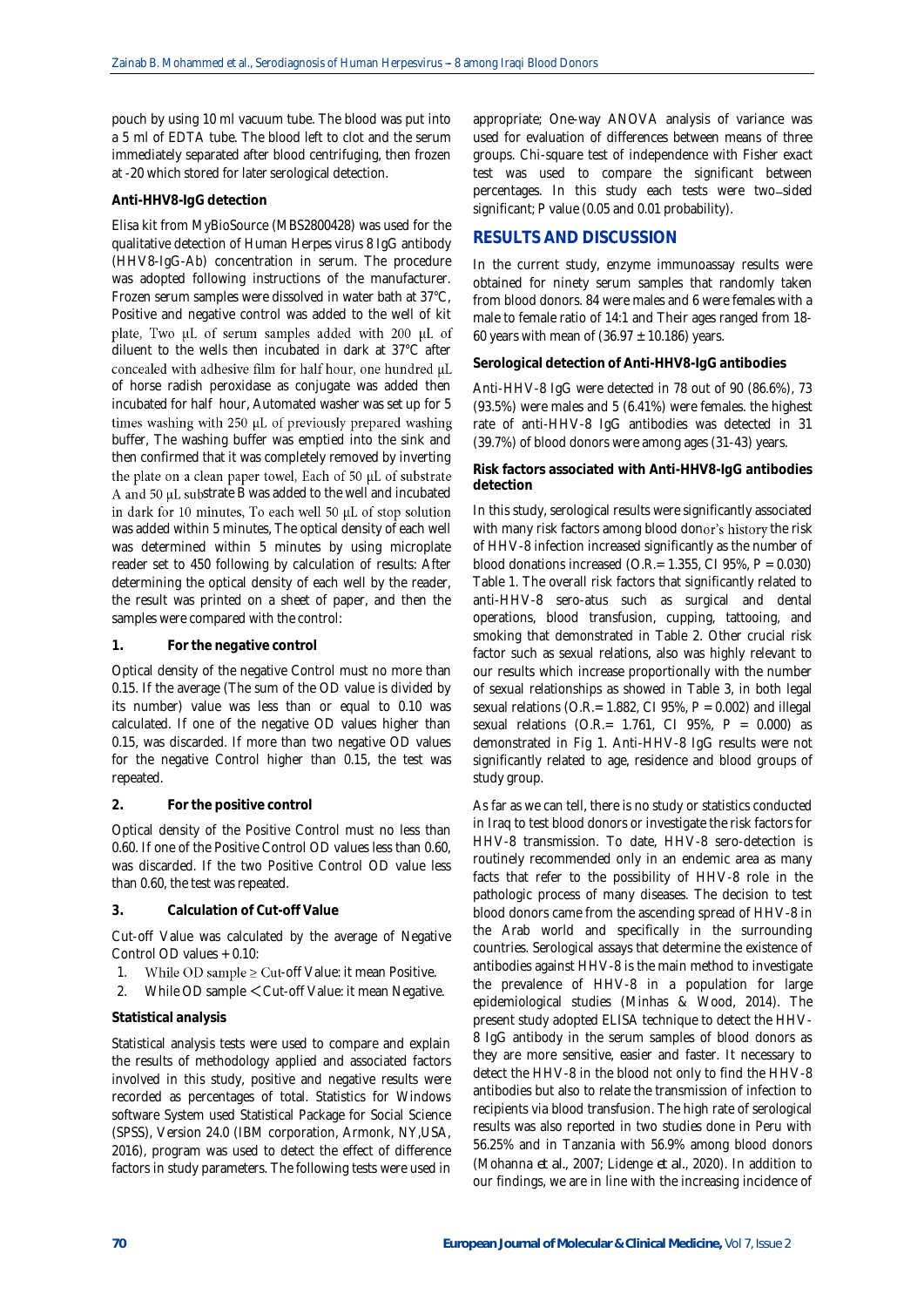Kaposi's sarcoma among different populations at risk in all surrounding countries (Alzahrani *et al.*, 2005; Jalilvand *et al.*, 2011; Hussein *et al.*, 2012; *et al.*, 2016; Shokri *et al.*, 2020). Meanwhile, different studies have been conducted using various tests to measure HHV-8 existence in different populations in order to identify the HHV-8 risk factors and to investigate possible routes of transmission. It's well documented that the prevalence of HHV-8 were recorded at high rate in men than women, which coincided with our research and many other findings are in line with studies conducted to inspect the role of gender in HHV-8 infection in prevalent and in non-prevalent regions and among healthy and diseased patients (Wang *et al.*, 2010; Jalilvand *et al.*, 2011; Shokri *et al.*, 2020). Once more, male predominance can be explained to reflect the sociobehavioural state of the studied group, high risk exposure to HHV-8 infection, Moreover, as they are healthy and asymptomatic, they acts as a carrier for transmitting the virus to others. In this study the highest frequency of positive results were observed in age group of (31-43) years. That is in agreement with a study done among blood donors in Brazil, HHV-8 sero-prevalence was 31.3% in those above 35 years of age (Nascimento *et al.*, 2009). Similarly, a study in Peru reported nearly parallel results as the highest seropositivity of (68.75%) was recorded in age group of (30-34) years among blood donors and plateaued among those above 35 years old with range from (50%-64.7%) (Mohanna *et al.*, 2007). HHV-8 serostatus appeared in the very active age group who are sexually active and are exposed to bloodborne infection by newly introduced practices of tattooing, cupping, and possibly due to needle sharing. Non-sexual route can also be the cause; exposure to infected saliva through specific acts by this age group through the sharing of food dishes, glass water, smoking pipes or cigarettes as recorded in Egypt (Mbulaiteye *et al.*, 2008). Of the non-HIV-infected group that was included in this study, HHV8 is likely to have constant and multi-transmission methods, as in endemic pathogens, and is not limited to subjects at risk for the development of Kaposi's sarcoma. Our results indicated an important statistical association of seropositive blood donors with occupation but not with residence, a recent study pointed out to a close association between serological detection of HHV-8 with patient's occupation (Lee *et al.*, 2018). Occupation of the free workers group was the most associated group in this study, and may highlight the socioeconomic status of this group when there's a lack of awareness and knowledge about viral diseases which increases the potential risk of HHV-8 transmission, this is inconsistent with the research done in north-western China (Wang *et al.*, 2010), another study reported highly significant association between occupation and HHV-8 seropositive males in Egypt (Mbulaiteye *et al.*, 2008). This study analyzed multivariate risk factors between the history of blood donors with history of any surgical operations including dental surgery or previous blood transfusions, which showed threatening signs for HHV-8 infection. As for their history in terms of smoking, cupping, tattoo and drug use; they were also directly related to HHV-8 detection. Eventually, these risk factors may responsible for the

transmission of many pathogens and each donor should be questioned about before donating blood, as it was previously recorded that blood transfusion was the cause in two HHV-8 seropositive children under five years old who had received blood (Kamiyama *et al.*, 2004), as well as Ugandan research established the seroconverting of seronegative children after receiving blood (Hladik *et al.*, 2006). Chinese study registered a significant increase HHV-8 sero-prevalence among blood donors in Xinjiang, which relates to the high prevalence of Kaposi sarcoma in the region, indicating the possibility of HHV-8 blood-borne transmission route (Wang *et al.*, 2010). From another cohort study critically reported that the risk of death related to the receiving short-stored HHV-8 seropositive blood ( Hladik *et al.*, 2012). Conspicuously, a recent Iraqi study recorded fourteen women with breast cancer were HHV-8 IgG positive with previous history of blood transfusion (Shakir 2018), these evidence has raised the concern that HHV-8 might be transmitted by blood. In term of smoking (cigarettes and pipes); our results were consistent with the study (Cesarman *et al.*, 2019). These findings suggest salivary HHV-8 transmission in our study group and a potential biologic explanation for geographical variation of HHV-8 sero-positivity and Kaposi's Sarcoma. Also cupping (known as Hijama in the Arab world) and tattooing were associated significantly with anti-HHV-8 IgG detection, consistent with earlier reports in Egypt concluding that sero-positivity of HHV-8 was associated with tattoos (Mbulaiteye *et al.*, 2008). In the present study all diabetic blood donors have been infected with HHV-8, this was in agreement with a study that analyzed viral infections in diabetics including HHV-8 (Shakir, 2018) A case control study was performed in China among type two Diabetes mellitus patients and pointed out the risk of HHV-8 infection increased with the concentration of glucose and HHV-8 antigens was more likely to express in diabetic patients (Cui *et al.*, 2019). Patients who have diabetic at higher risk of tumours that associated with HHV-8 infection, as it was approved that the HHV-8 life cycle had been modulated by high glucose levels in different types of cells (Chang *et al.*, 2017). These results led us to issue whether diabetes is a disease that prefers HHV8 infection either by reduction of immune system efficiency, or, conversely, alike HHV-8 infection produce conditions that make metabolic modifications headway to diabetes mellitus (Angius *et al.*, 2020) Our findings indicated that the state of blood donor donation, usually analyzed through various researches, showed the link between HHV-8 detection and the number of donations recognized as an important risk factor for HHV-8 transmission, and most blood donors who donated up to ten times and more over their lifetime, all of which were heavily related to the HHV-8 detection. The increasing frequency of blood donation, raise the possibility of increasing the infection as mentioned in the study (Wang *et al.*, 2010). Furthermore, our study pointed out that the legal and illegal sexual relationships of Iraqi blood donors suggest a direct risk factor of HHV-8 infection, as some participants who have had sexual relations with more than a dozen partners reach the maximum positive measures of the cut-off value among qualitative immunological detection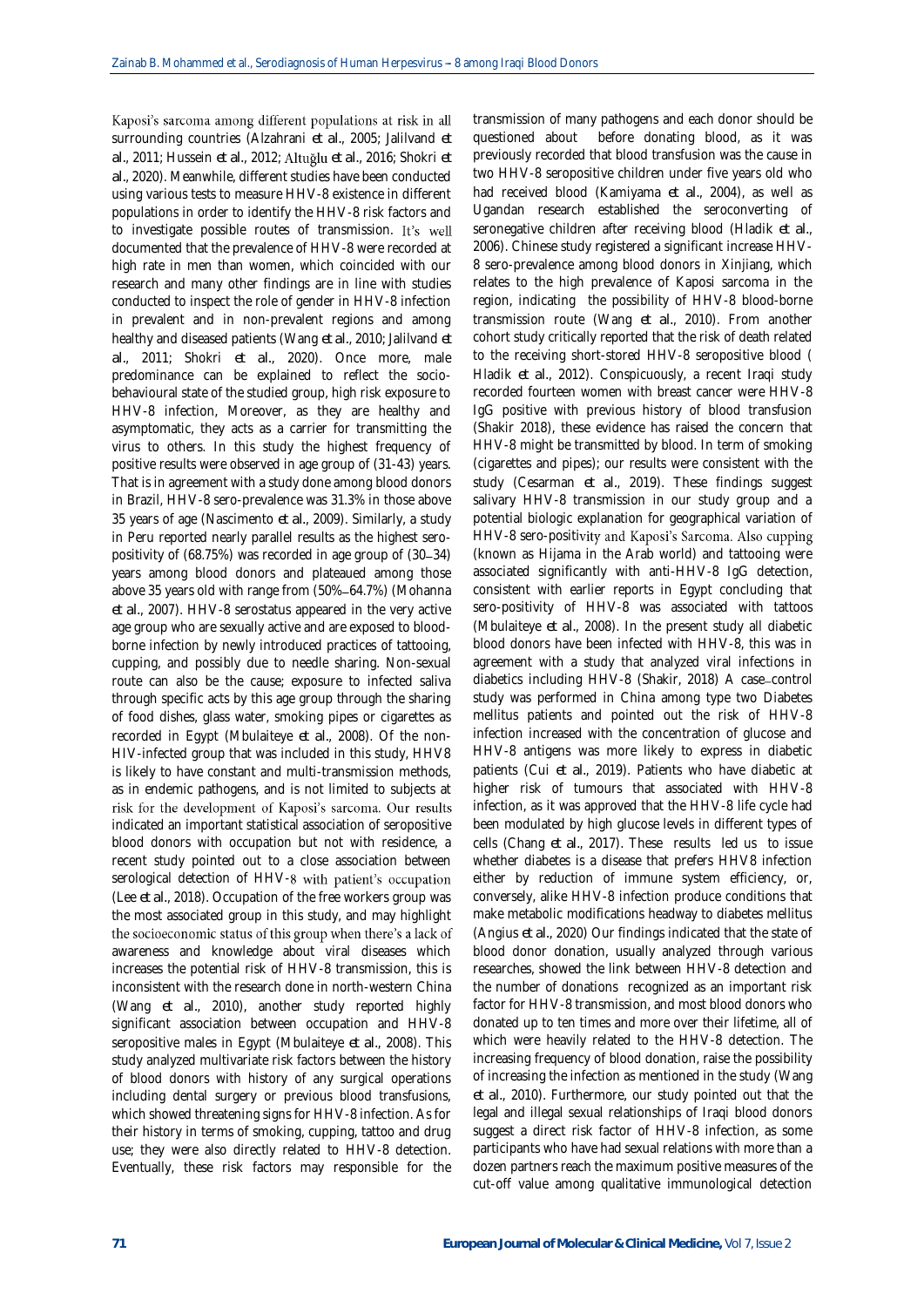this may propose the pivotal evidence of HHV-8 transmission during sexual route, as supported by (Zakari *et al.*, 2012). Since travel activity has increased in recent years that coincide with the increase in illegal nonconservative relationships and homosexual behaviours that directly affect KSHV infection according to other study (Kumar and Nautsch, 2016). In addition, another study mentioned the possibility of the sexual transmission of HHV-8 among Iranian population (Kakavand-Ghalehnoei *et al.*, 2016), also an increase HHV-8 detection in semen of Iranian healthy people was reported by (Rakhshan *et al.*, 2019). Altogether, results of the studies have made a tantalizing image of the source of transmission and without obvious recommendations on the incipient prevention of HHV-8 infections.

In conclusions, The present study provides further evidence that blood transfusion carries a potential risk for HHV-8 transmission, since that the percent of serological detection were high among Iraqi blood donors, many risk factors play an important role in the HHV-8 transmission. Further studies are needed to explain plausible existence of HHV-8 infection among Iraqis, which helps to explain many of unclear aspects of HHV-8 epidemiology, viral transmission factors and the related diseases.

## **ACKNOWLEDMENTS**

We would like to acknowledge all those who involved in the present study.

# **AUTHOR'S CONTRIBUTIONS**

Preparing an original draft of writing: Mohammed ZB and Abdullah SF; writing-review: Mohammed ZB; editing: Abdullah SF. All authors read and approved the presubmitted version of the manuscript.

## **FUNDING**

The study was independent and was not funded by any pharmaceutical company or organization.

## **CONFLICT OF INTEREST STATEMENT**

The authors declare that there is no conflict of interest.

## **REFERENCES**

- 1. Altuğlu, İ.M.R.E., Yolcu, A., Öcek, Z.A., Yazan, S.R. and Gökengin, D., 2016. Investigation of human herpesvirus-8 seroprevalence in blood donors and HIV-positive patients admitted to Ege University Medical School Hospital, Turkey. Mikrobiyoloji bulteni, 50(1), p.104. doi.org/10.5578/mb.10751.
- 2. Alzahrani, A.J., El-Harith, E.H.A., Milzer, J., Obeid, O.E., Stuhrmann, M., Al-Dayel, A., Mohamed, E.A., Al-Egail, S., Daoud, M., Chowdhury, A. and Guella, A., 2005. Increased seroprevalence of human herpes virus-8 in renal transplant recipients in Saudi Arabia. Nephrology Dialysis Transplantation, 20(11), pp. 2532-2536. doi: 10.1093/ndt/gfi058.
- 3. Angius, F., Ingianni, A. and Pompei, R., 2020. Human Herpesvirus 8 and Host-Cell Interaction: Long-Lasting Physiological Modifications, Inflammation

and Related Chronic Diseases. Microorganisms, 8(3), p.388. doi: 10.3390/microorganisms8030388.

- 4. Cattani, P., Capuano, M., Graffeo, R., Ricci, R., Cerimele, F., Cerimele, D., Nanni, G. and Fadda, G., 2001. Kaposi's sarcoma associated with previous human herpesvirus 8 infection in kidney transplant recipients. Journal of clinical microbiology, 39(2), pp.506-508. doi: 10.1128/JCM.39.2.506-508.
- 5. Cesarman, E., Chang, Y., Moore, P.S., Said, J.W. and Knowles, D.M., 1995. Kaposi's sarcoma-associated herpesvirus-like DNA sequences in AIDS-related body-cavity-based lymphomas. New England Journal of Medicine, 332(18), pp.1186-1191. doi: 10.1056/NEJM199505043321802.
- 6. Cesarman, E., Damania, B., Krown, S.E., Martin, J., Bower, M. and Whitby, D., 2019. Kaposi sarcoma. Nature Reviews Disease Primers, 5(1), pp.1-21. doi: org/10.1038/s41572-019-0060-9.
- 7. Chang, P.J., Yang, Y.H., Chen, P.C., Chen, L.W., Wang, S.S., Shih, Y.J., Chen, L.Y., Chen, C.J., Hung, C.H. and Lin, C.L., 2017. Diabetes and risk of Kaposi's sarcoma: effects of high glucose on reactivation and infection of Kaposi's sarcoma-associated herpesvirus. Oncotarget, 8(46), p.80595. doi: 10.18632/oncotarget.19685.
- 8. Chang, Y., Cesarman, E., Pessin, M.S., Lee, F., Culpepper, J., Knowles, D.M. and Moore, P.S., 1994. Identification of herpesvirus-like DNA sequences in AIDS-associated Kaposi's sarcoma. Science, 266(5192), pp.1865-1869. doi: 10.1126/science.7997879.
- 9. Cui, M., Fang, Q., Zheng, J., Shu, Z., Chen, Y., Fan, Y., Zhao, J., Wood, C., Zhang, T. and Zeng, Y., 2019. Kaposi's sarcoma-associated herpesvirus seropositivity is associated with type 2 diabetes mellitus: A case control study in Xinjiang, China. International Journal of Infectious Diseases, 80, pp.73-79. doi: 10.1016/j.ijid.2019.01.003.
- 10. Hladik, W., Dollard, S.C., Mermin, J., Fowlkes, A.L., Downing, R., Amin, M.M., Banage, F., Nzaro, E., Kataaha, P., Dondero, T.J. and Pellett, P.E., 2006. Transmission of human herpesvirus 8 by blood transfusion. New England Journal of Medicine, 355(13), pp.1331-1338. doi: 10.1056/nejmoa055009.
- 11. Hladik, W., Pellett, P.E., Hancock, J., Downing, R., Gao, H., Packel, L., Mimbe, D., Nzaro, E. and Mermin, J., 2012. Association Between Transfusion With Human Herpesvirus 8 Antibody-Positive Blood and Subsequent Mortality. The Journal of infectious diseases, 206(10), pp.1497-1503. doi: 10.1093/infdis/jis543.
- 12. Hussein, T.M., El-Sabaa, B.M. and Hanafy, N.F., 2012. Evaluation of c-kit expression in classic Kaposi's sarcoma in a cohort of Egyptian patients. Journal of the Egyptian National Cancer Institute, 24(1), pp.1-6. doi: 10.1016/j.jnci.2011.12.003.
- 13. Jalilvand, S., Shoja, Z., Mokhtari-Azad, T., Nategh, R. and Gharehbaghian, A., 2011. Seroprevalence of Human herpesvirus 8 (HHV-8) and incidence of Kaposi's sarcoma in Iran. Infectious agents and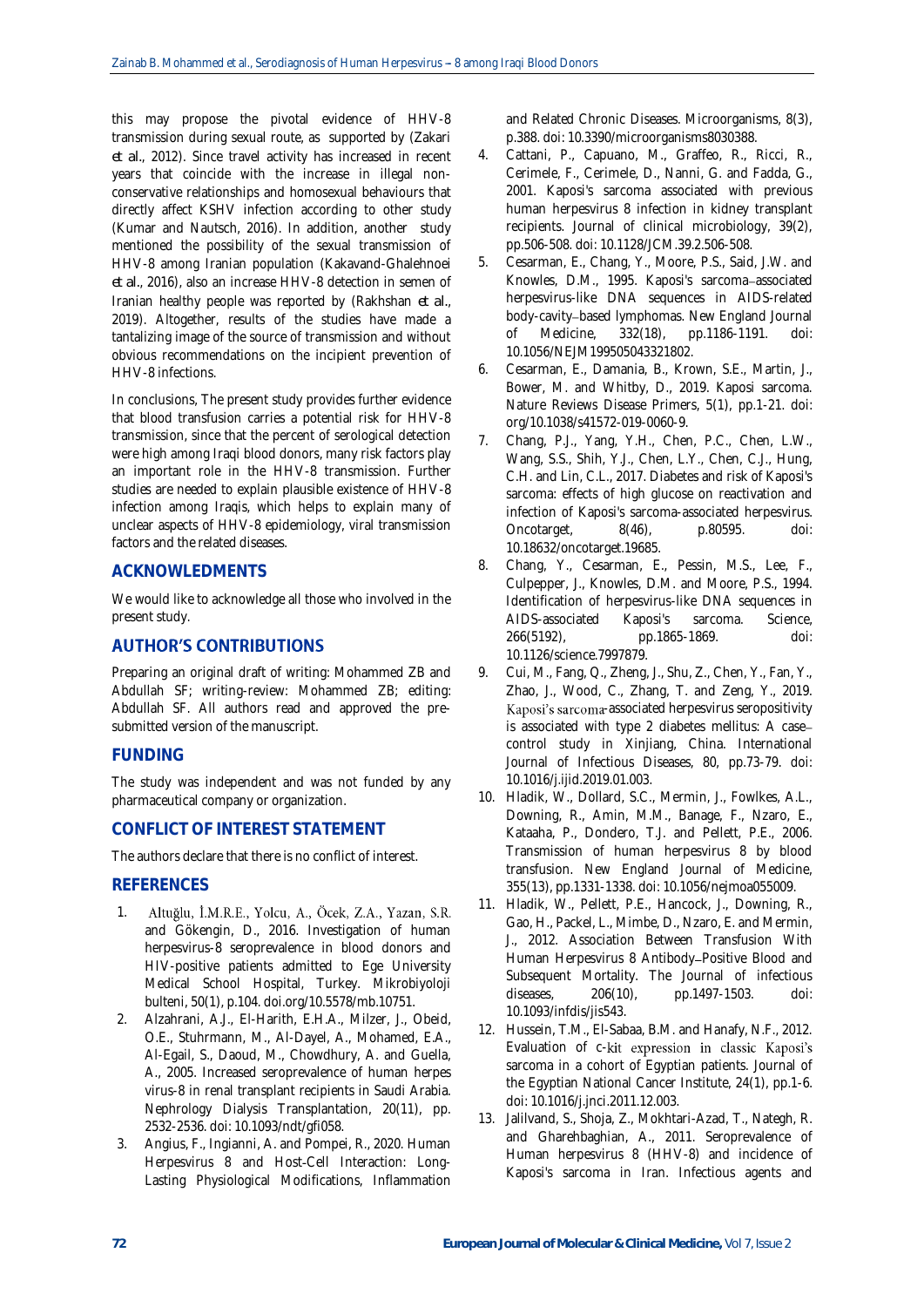cancer, 6(1), p.5. doi: 10.1186/1750-9378-6-5.

- 14. Kakavand-Ghalehnoei, R., Shoja, Z., Najafi, A., Mollahoseini, M.H., Shahmahmoodi, S., Marashi, S.M., Nejati, A. and Jalilvand, S., 2016. Prevalence of human herpesvirus-8 among HIV-infected patients, intravenous drug users and the general population in Iran. Sexual health, 13(3), pp.295-298. doi: 10.1071/SH15192.
- 15. Kamiyama, K., Kinjo, T., Chinen, K., Iwamasa, T., Uezato, H., Miyagi, J.I., Mori, N. and Yamane, N., 2004. Human herpesvirus 8 (HHV8) sequence variations in HHV8 related tumours in Okinawa, a subtropical island in southern Japan. Journal of clinical pathology, 57(5), pp.529-535. doi: 10.1136/jcp.2003.012724.
- 16. Kumar, A. and Nautsch, D., 2016. Kaposi's Sarcoma of the Rectum in a Homosexual Male with HIV-AIDS. ACG case reports journal, 3(4). doi: 10.14309/crj.2016.165.
- 17. Lee, Y.M., Hung, P.S. and Lin, C.W., 2020. Seroepidemiology and phylogenetic analysis of human herpesvirus type 8 in injection drug users and men who have sex with men in northern Taiwan. Journal of International Medical Research, 48(1), p.0300060518764747. doi: 10.1177/0300060518764747.
- 18. Lidenge, S.J., Tran, T., Tso, F.Y., Ngowi, J.R., Shea, D.M., Mwaiselage, J., Wood, C. and West, J.T., 2020. Prevalence of Kaposi's sarcoma-associated herpesvirus and transfusion-transmissible infections in Tanzanian blood donors. International Journal of Infectious Diseases. 95:204-209. doi: 10.1016/j.ijid.2020.04.018.
- 19. Mbulaiteye, S.M., Pfeiffer, R.M., Dolan, B., Tsang, V.C., Noh, J., Mikhail, N.N., Abdel-Hamid, M., Hashem, M., Whitby, D., Strickland, G.T. and Goedert, J.J., 2008. Seroprevalence and risk factors for human herpesvirus 8 infection, rural Egypt. Emerging infectious diseases, 14(4), p.586. doi: 10.3201/eid1404.070935.
- 20. Minhas, V. & Wood, C. 2014. Epidemiology and Transmission of Kaposi"s SarcomaAssociated Herpesvirus. *Viruses*, 6, 4178-4194. doi: 10.3390/v6114178.
- 21. Mohanna, S., Portillo, J.A., Carriquiry, G., Vidal, J., Ferrufino, J.C., Sanchez, J., Bravo, F. and Gotuzzo, E., 2007. Human Herpesvirus-8 in Peruvian Blood Donors: A Population with Hyperendemic Disease?. Clinical infectious diseases, 44(4), pp.558-561. doi: 10.1086/511044.
- 22. Nascimento, M.C., Sumita, L.M., Souza, V.U., Weiss, H.A., Oliveira, J., Mascheretti, M., Quiroga, M., Vela, R.A., Sabino, E., Pannuti, C.S. and Mayaud, P., 2009. Seroprevalence of Kaposi Sarcoma-associated Herpesvirus and Other Serologic Markers in the Brazilian Amazon. Emerging infectious diseases, 15(4), p.663. doi: 10.3201/eid1504.081488.
- 23. Pfeiffer, R.M., Wheeler, W.A., Mbisa, G., Whitby, D., Goedert, J.J., de Thé, G. and Mbulaiteye, S.M., 2010. Geographic heterogeneity of prevalence of the human herpesvirus 8 in sub-Saharan Africa: clues about etiology. Annals of epidemiology, 20(12), pp.958-963. doi: 10.1016/j.annepidem.2010.07.098.
- 24. Rakhshan, A., Moradi, A., Ahadi, M., Rezaei, M.S., Jamali, E., Moradi, A. and Aliakbari, F., 2019. The Prevalence of Human Herpes Virus Type 8 in Semen Specimens of HIV-Negative Iranian Population Detected by Nested Polymerase Chain Reaction. International Journal of Cancer Management, 12(9). doi: 10.5812/ijcm.90667.
- 25. Shakir, D.M., Abdullah, S.F. and Sharquie, I.K., 2018. Serodiagnosis of Human Herpesvirus 8 in Women with Breast Cancer. Biomedical and Pharmacology Journal, 11(1), pp.391-398. doi: 10.13005/bpj/1385.
- 26. Shokri, S., Mahmoudvand, S., Makvandi, M., Shahani, T., Samadi, A. and Shahbazian, H., 2020. Prevalence of human herpesvirus 8 infection in patients undergoing hemodialysis using nested-PCR. Journal of Acute Disease, (6), pp.250-254.doi: 10.4103/2221- 6189.272857.
- 27. Wang, X., He, B., Zhang, Z., Liu, T., Wang, H., Li, X., Zhang, Q., Lan, K., Lu, X. and Wen, H., 2010. Human herpesvirus-8 in northwestern China: epidemiology and characterization among blood donors. Virology journal, 7(1), p.62. doi: 10.1186/1743-422X-7-62.
- 28. Whitby, D., Boshoff, C., Hatzioannou, T., Weiss, R.A., Schulz, T.F., Howard, M.R., Brink, N.S., Tedder, R.S., Tenant-Flowers, M., Copas, A. and Suggett, F.E.A., 1995. Detection of Kaposi sarcoma associated herpesvirus in peripheral blood of HIV-infected individuals and progression to Kaposi's sarcoma. The lancet, 346(8978), pp.799-802. doi: 10.1016/s0140- 6736(95)91619-9.
- 29. Zakari, H., Nimzing, L., Agabi, Y.A., Amagam, P. and Dashen, M.M., 2012. SeroprevalenCe of Human Herpes Virus 8 (HHV8) infection among commercial sex workers in jos. Bayero Journal of Pure and Applied Sciences, 5(1), pp.159-162. doi: 10.4314/bajopas.v5i1.28.

| Table 1: Donation status in relation to anti-HHV8 IgG results. |  |
|----------------------------------------------------------------|--|
|----------------------------------------------------------------|--|

|                                            | Anti-HHV-8 lgG results |                 |                 |
|--------------------------------------------|------------------------|-----------------|-----------------|
| Donation status                            | <b>Positive</b>        | <b>Negative</b> | <b>Total NO</b> |
|                                            | NO(%)                  | NO(%)           |                 |
| First time                                 | 17(73.9)               | 6(26.1)         | 23              |
| $(2-10)$ times                             | 47 (90.4)              | 5(9.6)          | 52              |
| More than 10 times                         | 17(68.0)               | 8(32.0)         | 25              |
| ANOVA (F = $3.638$ , df = $2$ , P = 0.030) |                        |                 |                 |